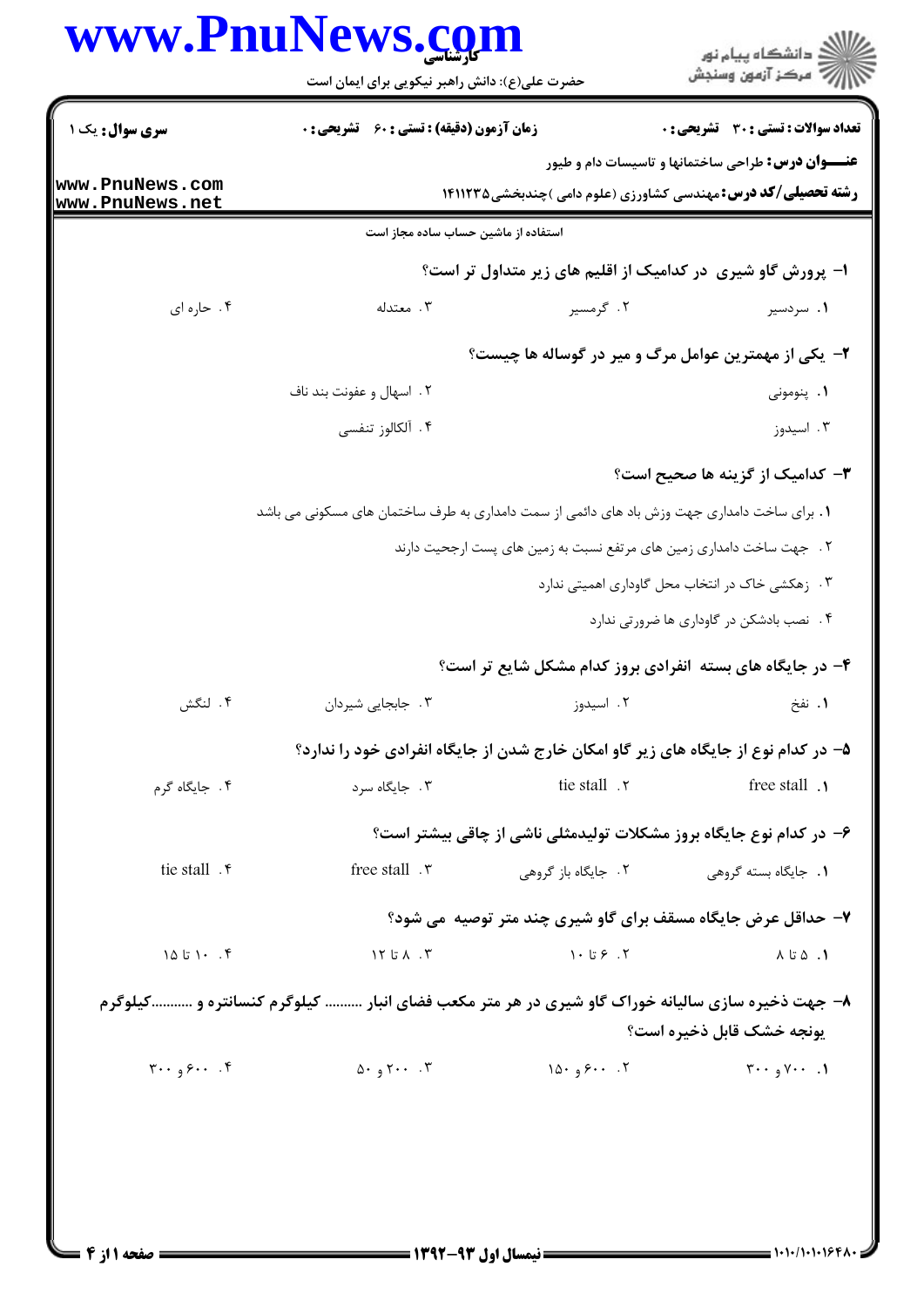## www.PnuNews.com

| <b>سری سوال : ۱ یک</b>                                    | <b>زمان آزمون (دقیقه) : تستی : 60 ٪ تشریحی : 0</b> |                         | <b>تعداد سوالات : تستی : 30 ٪ تشریحی : 0</b>                                                        |
|-----------------------------------------------------------|----------------------------------------------------|-------------------------|-----------------------------------------------------------------------------------------------------|
|                                                           |                                                    |                         | <b>عنـــوان درس:</b> طراحی ساختمانها و تاسیسات دام و طیور                                           |
| www.PnuNews.com<br>www.PnuNews.net                        |                                                    |                         | <b>رشته تحصیلی/کد درس: م</b> هندسی کشاورزی (علوم دامی )چندبخشی1۴۱۱۲۳۵                               |
|                                                           |                                                    |                         | ۹- در یک گله گاو شیری معمولا ترکیب گله به کدام صورت زیر است؟                                        |
|                                                           |                                                    |                         | ۱. گاو خشک ۸ درصد، گاو شیری ۵۰ درصد، گوساله ها و تلیسه ها ۴۲ درصد                                   |
|                                                           |                                                    |                         | ۲. گاو خشک ۵ درصد، گاو شیری ۶۰ درصد، گوساله ها و تلیسه ها ۳۵ درصد                                   |
|                                                           |                                                    |                         | ۰۳ گاو خشک ۸ درصد، گاو شیری ۴۰ درصد، گوساله ها و تلیسه ها ۵۲ درصد                                   |
|                                                           |                                                    |                         | ۰۴ گاو خشک ۵ درصد، گاو شیری ۵۰ درصد، گوساله ها و تلیسه ها ۴۵ درصد                                   |
|                                                           |                                                    |                         | ∙۱− یک آبشخور اتوماتیک نیاز آب بهداشتی چند راس گوسفند را مرتفع می نماید؟                            |
| $\lambda \cdot \cdot \cdot$ ۴                             | 5.7                                                | $F \cdot \cdot \cdot Y$ | $Y \cdot \cdot \cdot$                                                                               |
|                                                           |                                                    |                         | 1۱– در مورد جایگاه انفرادی گوساله کدام گزینه صحیح نیست؟                                             |
|                                                           | ۲ . ارتفاع جایگاه حداقل ۱/۵ متر باید باشد          |                         | ٠١. طول جايگاه ١/٥ تا ٢ متر بايد باشد                                                               |
| ۰۴ کف جایگاه انفرادی گوساله ۳ سانتی متر بالاتر از کف یاشد |                                                    |                         | ۰۳ درب جایگاه باید به سمت غرب باز شود                                                               |
|                                                           |                                                    |                         | 12- حداقل عمق چاله شیردوشی چند سانتی متر باید باشد؟                                                 |
| 140.5                                                     | $\cdots$                                           | $Y\Delta$ . $Y$         | $\mathbf{r} \cdot \mathbf{v}$                                                                       |
|                                                           |                                                    |                         | ۱۳- شاخصی که نسبت اندازه های روی نقشه و اندازه های واقعی را بر روی زمین نشان می دهد کدام است؟       |
| ۰۴ دتایل نقشه                                             | ۰۳ مقیاس نقشه                                      | ۰۲ پلان                 | <b>۱.</b> جي پي اس                                                                                  |
|                                                           |                                                    |                         | 1۴- برای دوشیدن هر گاو در شیردوشی چقدر زمان لازم است؟                                               |
| ۰۴ ۱۵ تا ۲۰ دقیقه                                         | ۰.۳ ۱۰ تا ۱۵ دقیقه                                 | ۰۲ ۵ تا ۱۰ دقیقه        | ۰۱. ۳ تا ۸ دقیقه                                                                                    |
|                                                           |                                                    |                         | 15- برای تراز نمودن خریاها از کدام فلز زیر استفاده می شود؟                                          |
| ۰۴ مس                                                     | ۰۳ مفرغ                                            | ٢. قلع                  | ۰۱ سرب                                                                                              |
|                                                           |                                                    |                         | ۱۶- طرح اولیه از یک ساختمان که بدون انجام محاسبات دقیق و با دست آزاد طراحی می شود چه نامیده می شود؟ |
| ۰۴ اشل                                                    | ۰۳ کروگی                                           | ٢. نقشه                 | ۰۱. پلان                                                                                            |
|                                                           |                                                    |                         | N− آزبست چیست؟                                                                                      |
|                                                           | ٢. مخلوط آب ، سيمان و پشم شيشه                     |                         | ٠١. مخلوط آب، گچ، سيمان و آهک                                                                       |
|                                                           | ۰۴ مخلوط آب، گچ و پرمنگنات پتاسیم                  |                         | ۰۳ مخلوط آب، گچ و پشم شیشه                                                                          |
|                                                           |                                                    |                         |                                                                                                     |
|                                                           |                                                    |                         |                                                                                                     |

حضرت علی(ع): دانش راهبر نیکویی برای ایمان است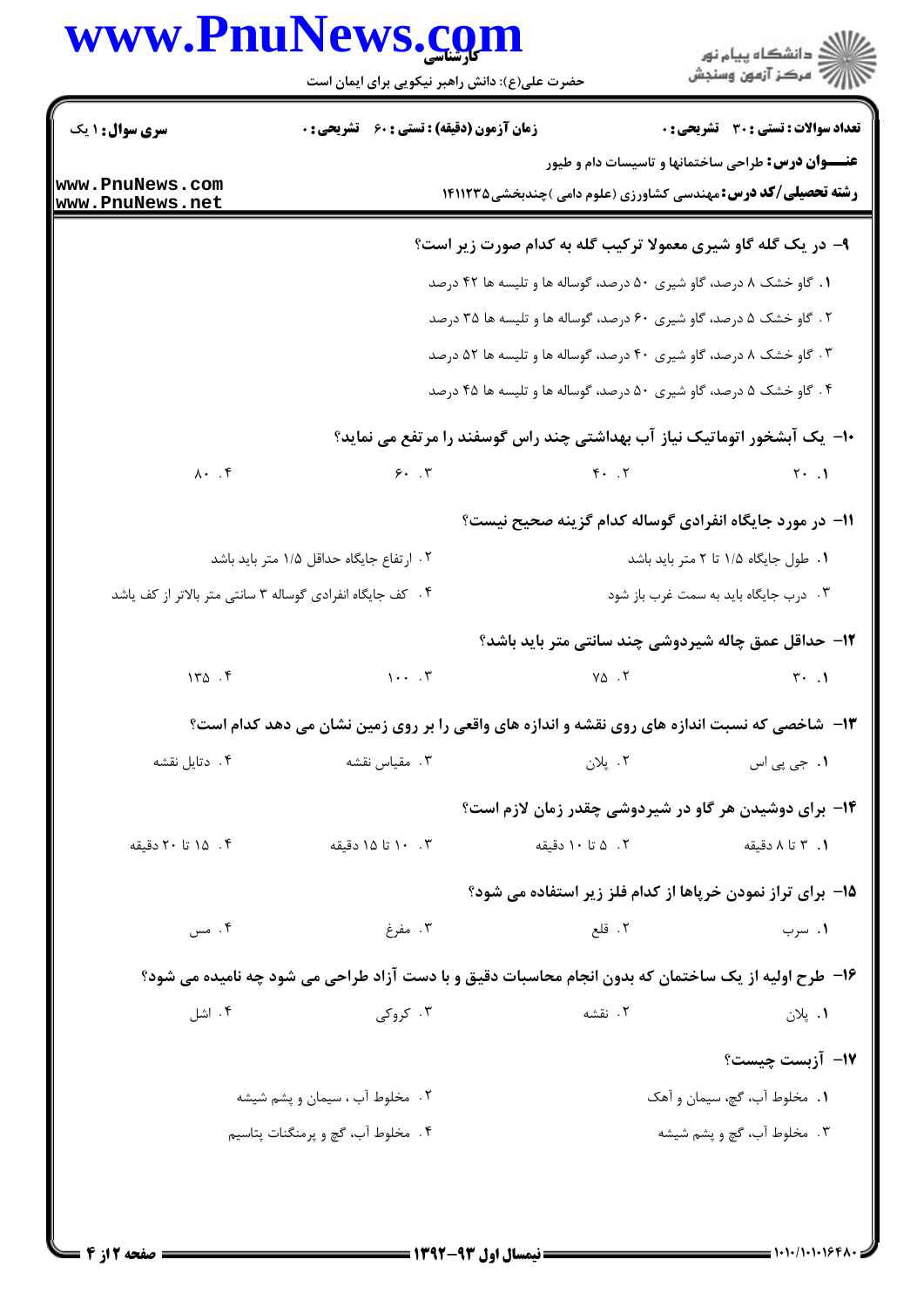|                                       | www.PnuNews.com                                                                                            |                                                                  | انشگاه پيام نور)<br>اگر مرکز آزمون وسنجش                                                                                          |
|---------------------------------------|------------------------------------------------------------------------------------------------------------|------------------------------------------------------------------|-----------------------------------------------------------------------------------------------------------------------------------|
|                                       | حضرت علی(ع): دانش راهبر نیکویی برای ایمان است                                                              |                                                                  |                                                                                                                                   |
| <b>سری سوال : ۱ یک</b>                | <b>زمان آزمون (دقیقه) : تستی : 60 ٪ تشریحی : 0</b>                                                         |                                                                  | تعداد سوالات : تستي : 30 - تشريحي : 0                                                                                             |
| www.PnuNews.com<br>www.PnuNews.net    |                                                                                                            |                                                                  | <b>عنـــوان درس:</b> طراحی ساختمانها و تاسیسات دام و طیور<br><b>رشته تحصیلی/کد درس: م</b> هندسی کشاورزی (علوم دامی )چندبخشی5۱۱۲۳۵ |
|                                       |                                                                                                            |                                                                  | 18- فلز چدن در کدام قسمت ساخت گاوداری ها استفاده می شود؟                                                                          |
|                                       | ۰۲ سقف جایگاه گاو شیری                                                                                     |                                                                  | ۱. نرده های آخور                                                                                                                  |
|                                       | ۴. لوله های آبرسانی                                                                                        |                                                                  | ۰۳ لوله های فری استال                                                                                                             |
|                                       | ۱۹- مساحت مورد نیاز سالن قرنطینه ًیک گاوداری ۱۵۰ راسی با ۱۰۰ راس گاو مولد و ۵۰ راس تلیسه چند متر مربع است؟ |                                                                  |                                                                                                                                   |
| $\mathbf{r}\mathbf{a}$ . $\mathbf{r}$ | $YY \tY$ $Y$                                                                                               |                                                                  |                                                                                                                                   |
|                                       |                                                                                                            |                                                                  | ۲۰- در مورد آخورهای مورد استفاده در پرورش گوساله پرواری کدام گزینه صحیح است؟                                                      |
|                                       |                                                                                                            |                                                                  | ٠١ آخورهاى همسطح امروزه مقبوليت بيشترى دارند                                                                                      |
|                                       |                                                                                                            |                                                                  | ۲. آخورهای لبه دار با نیازهای فیزیولوژیک حیوان نزدیک ترند                                                                         |
|                                       |                                                                                                            |                                                                  | ۰۳ آخورهای لبه دار سبب افزایش اتلاف خورراک می شوند                                                                                |
|                                       |                                                                                                            | ۴ . آخورهای همسطح ۵ سانتی متر از سطح زمین پایین تر تعبیه می شوند |                                                                                                                                   |
|                                       | <b>۲۱</b> - در بهاربندهای با کف خاکی کدام حیوان به فضای بهاربند بیشتری در مقایسه با بقیه نیاز دارد؟        |                                                                  |                                                                                                                                   |
| ۰۴ گوساله پرواري                      | ۰۳ گاو شیری                                                                                                | ۰۲ بز                                                            | ۰۱ گوسفند                                                                                                                         |
|                                       |                                                                                                            |                                                                  | ۲۲- گوساله های پرواری در چه دامنه ای از دما احساس راحتی دارند؟                                                                    |
| ۴. صفر تا ۳۵ درجه                     | ۰۳ صفر تا ۳۲ درجه                                                                                          | ٢. منفى ١٠ تا مثبت ٢٧                                            | <b>۱.</b> منفی ۵ تا مثبت ۲۷                                                                                                       |
|                                       |                                                                                                            |                                                                  | <b>۲۳</b> - استفاده از کدامیک از بسترهای زیر در گاوهای شیری توصیه نمی شود؟                                                        |
| ۴. بستر خاک اره ای                    | ۰۳ بستر شنی                                                                                                | ۲. تشک کائوچویی                                                  | ۰۱. تشک لاستیک <sub>ی</sub>                                                                                                       |
|                                       |                                                                                                            |                                                                  | <b>۳۴</b> − کدام نوع از بسترها در تابستان سبب خنکی گاو می شود؟                                                                    |
| ۰۴ پوسته برنج                         | ۰۳ شن                                                                                                      | ۰۲ کلش                                                           | ۱. خاک اره                                                                                                                        |
|                                       |                                                                                                            |                                                                  | <b>۲۵</b> – در جایگاه های free stall کدام لامپ بیشتر توصیه می شود؟                                                                |
| ۰۴ حبابي                              | ۰۳ رشته ای                                                                                                 | ۰۲ متال هالید                                                    | ۰۱ فلورسنت                                                                                                                        |
|                                       |                                                                                                            |                                                                  | ۲۶- در یک گاوداری با ۷۰ راس گاو دوشا چند واحد شیردوش لازم خواهد بود؟                                                              |
| $\Lambda$ . $\mathfrak{f}$            | $V \cdot V$                                                                                                | 9.7                                                              | $\Delta$ .                                                                                                                        |
|                                       |                                                                                                            |                                                                  | <b>۲۷</b> – کدامیک از نشخوارکنندگان زیر قادر به تحمل دمای منفی ۳۰ درجه نیز هست؟                                                   |
| ۰۴ گوسفند                             | ۰۳ گاو پرواري                                                                                              | ۲. گاومیش                                                        | ۰۱ گاو شیری                                                                                                                       |
|                                       |                                                                                                            |                                                                  |                                                                                                                                   |